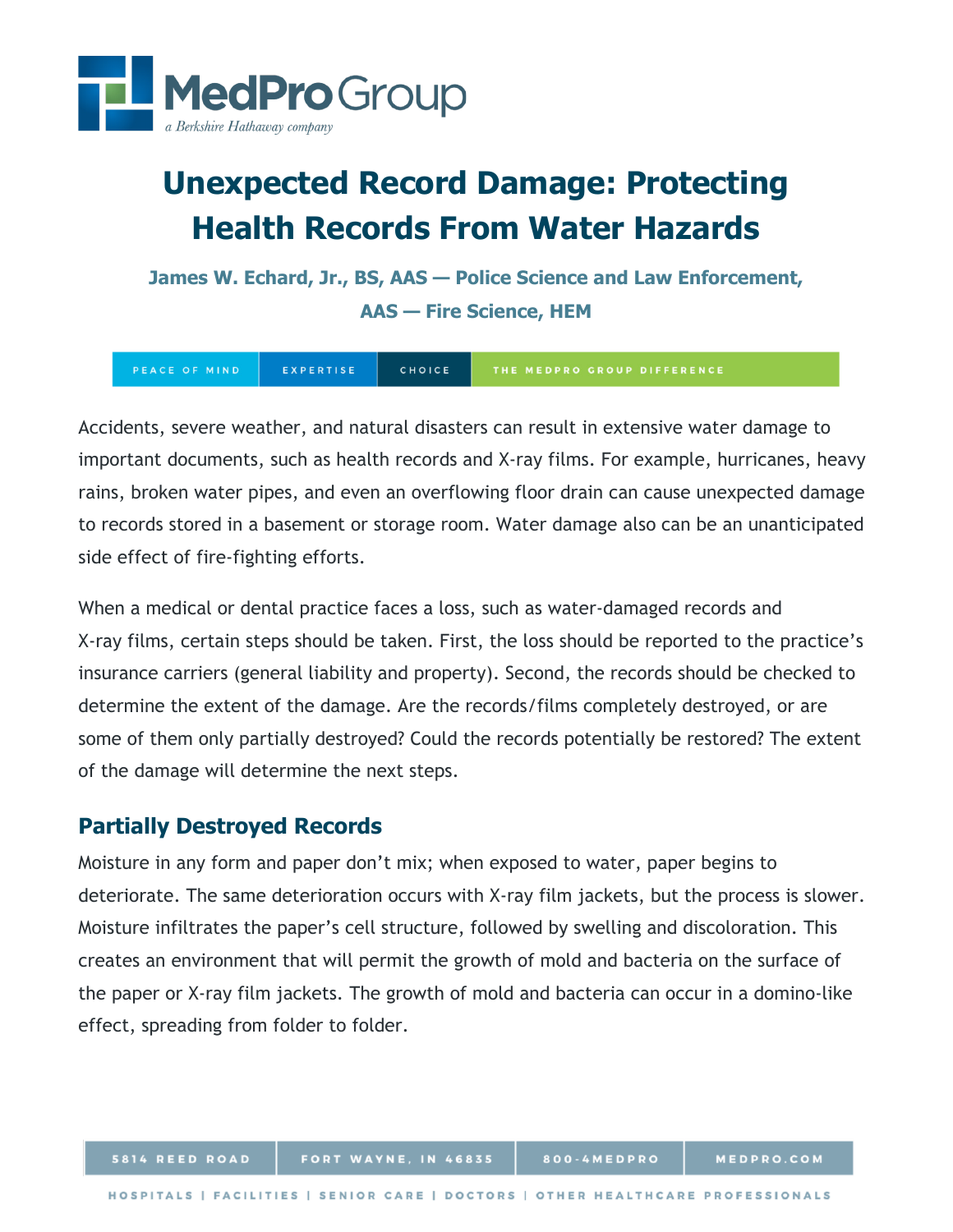Water-damaged health records and X-ray films can potentially be restored. Although the complete restoration of water-soaked documents often is expensive, it might be wise to attempt to salvage them. However, this process has to begin as quickly as possible because of deterioration.

In warm weather, mold growth might appear within 48 hours. Mold also can be expected to appear in poorly ventilated areas within the same timeframe. Therefore, reducing high humidity and temperature and venting the areas as soon as feasible is imperative. Watersoaked material must be kept as cool as possible with good air circulation. Failure to do so could lead to a higher recovery/restoration cost.

As soon as possible, obtain the services of a restoration company to restore the practice's damaged records. Because the restoration company will be working with patient information, a Health Insurance Portability and Accountability Act (HIPAA) business associate agreement (BAA) must be in place with the company. (Learn more about [HIPAA BAAs.](https://www.hhs.gov/hipaa/for-professionals/covered-entities/sample-business-associate-agreement-provisions/index.html))

The restoration company will place the materials into commercial freezers. Once frozen, the materials are moved to a freeze-drying chamber. Air within the freeze-drying chamber is removed through a vacuum process, and the temperature is lowered. The moisture within the materials is converted to a vapor state and then taken out of the chamber. The temperature within the freeze-drying chamber is gradually increased over time, and any residual moisture is removed.

Freezing, followed by vacuum freeze drying, is one of the most effective methods of removing water from paper records and X-ray films. This method has been used in the recovery of books, manuscripts, leather, maps, historical and collectible items, and textiles.

If water damage has resulted from fire-fighting measures, cooperation with the fire marshal and health and safety officials is vital for a realistic appraisal of the feasibility of a safe salvage effort. Fire officers will decide when a building is safe to enter. In these instances, salvage operations are planned so that the environment of water-damaged areas can be stabilized and controlled both before and during the removal of the records and films.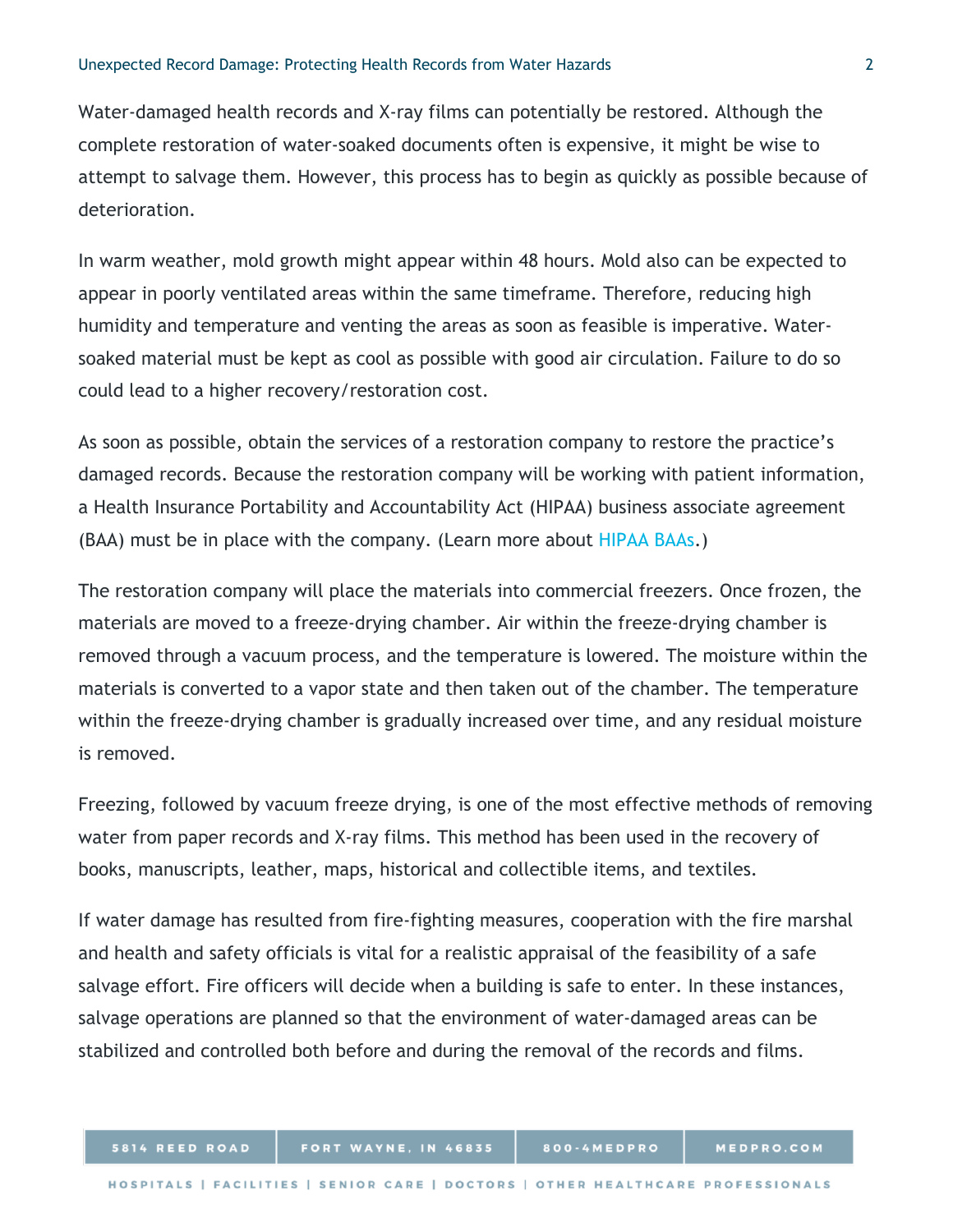## **Completely Destroyed Records**

When records are completely destroyed, the challenge to the practice will be twofold. First, the destroyed records will need appropriate disposal. Second, new records will have to be constructed from information the practice can assemble.

Damaged records must be completely destroyed to protect patient confidentiality and comply with HIPAA regulations. The records should be dried and then shredded if possible. No intact record or X-ray may be discarded. As noted previously, mold may develop so it's best to try to keep the area where records are stored cool and dry.

When ready to destroy the records, the practice should keep a log of all records that are destroyed as is done with planned record destruction. This log should include the following information:

- Name
- Date of birth
- Social security number
- Dates of first and last visit
- General problems
- Procedures performed in the office
- Documentation of what was destroyed, how it was destroyed, and the date of destruction

Reconstructing records can be done by pulling together information from other systems and files available to the practice. The practice also should send notification letters to patients whose records were damaged to advise them of the situation.

In the letters, the practice can enclose a health/dental history form and request that each patient complete the form to the best of his/her ability. A copy of the notification letter should be filed in the patient's reconstructed health/dental record.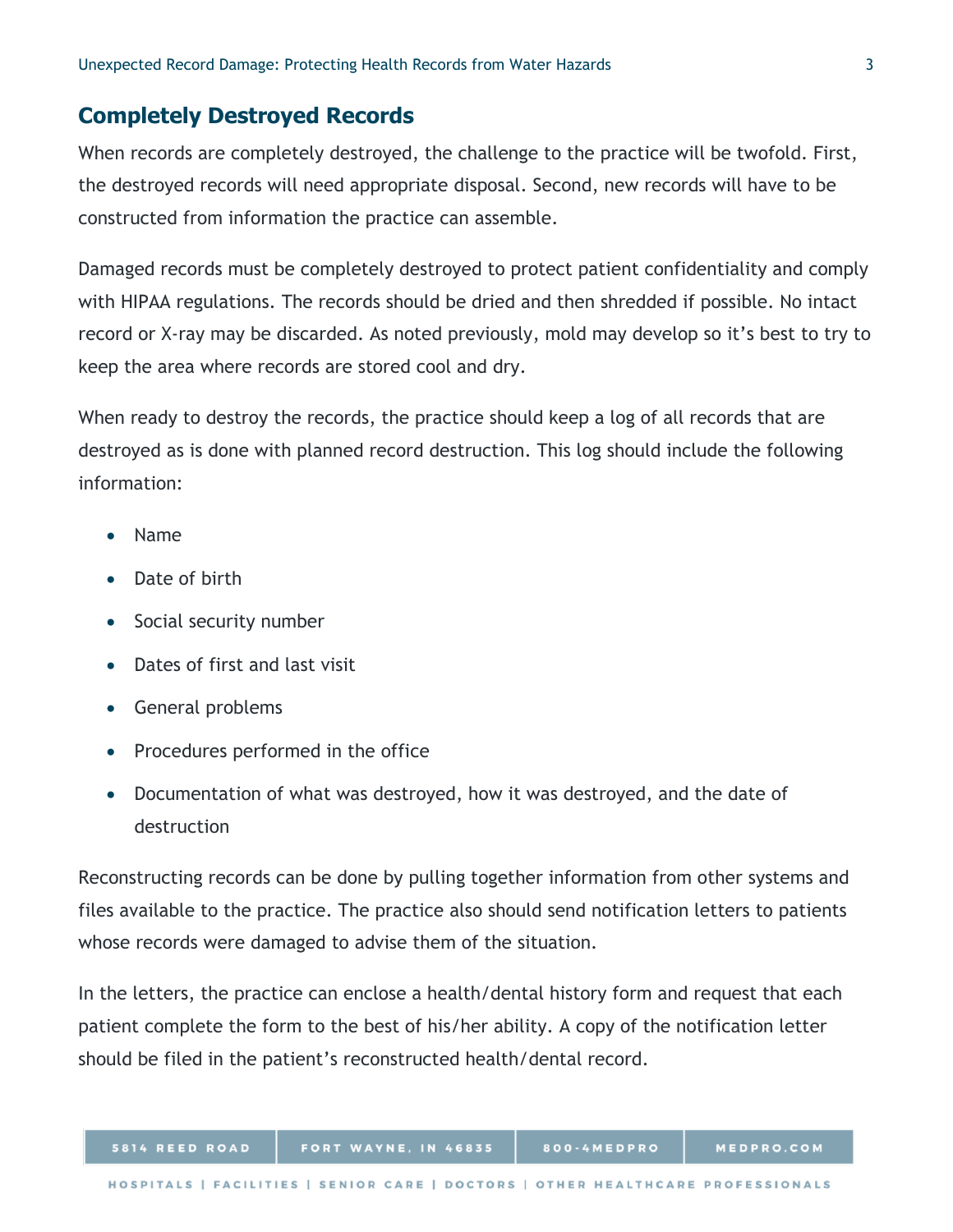Once each chart is rebuilt, it should include clear documentation explaining that it was reconstructed. This documentation should include at least the following:

- The date the chart was reconstructed
- The reason for reconstruction
- Sources of information for reconstruction
- Efforts made to obtain other information (if applicable)
- A statement that, as a result of reconstruction, the information contained in the chart as of the reconstruction date is considered inexact

Medicare and other insurance carriers may expect to be notified that patient records have been lost. These organizations expect the healthcare provider to provide health record documentation to support patient claims. If a health record is destroyed, these organizations may want the practice to sign a form that attests to the unexpected loss of the record.

For payment purposes, the Centers for Medicare & Medicaid Services (CMS) specifies these requirements for documentation in case of loss: (1) date, (2) information lost, and (3) event causing the loss, which must be specified in each health record. The provider also must have (1) a list of patient health records lost, (2) a description of the recovery efforts, and (3) the outcome from the efforts.

In cases in which the healthcare provider is unable to provide documentation because the needed health record was completely destroyed as a result of disaster, CMS will accept a Disaster Attestation Letter. If the health record is partially destroyed as a result of disaster, the healthcare provider should submit the portion of the health record that was not destroyed with a [Disaster](https://certprovider.admedcorp.com/Home/AttestationLetters) Attestation Letter. (Learn more details about and see samples of Disaster [Attestation Letters.](https://certprovider.admedcorp.com/Home/AttestationLetters))

Additionally, if CMS requests health records for any reason, the documentation of the recovery efforts and loss must be sent. Any practice subject to Comprehensive Error Rate Testing (CERT) or Payment Error Rate Measurement (PERM) review can request administrative relief through CMS.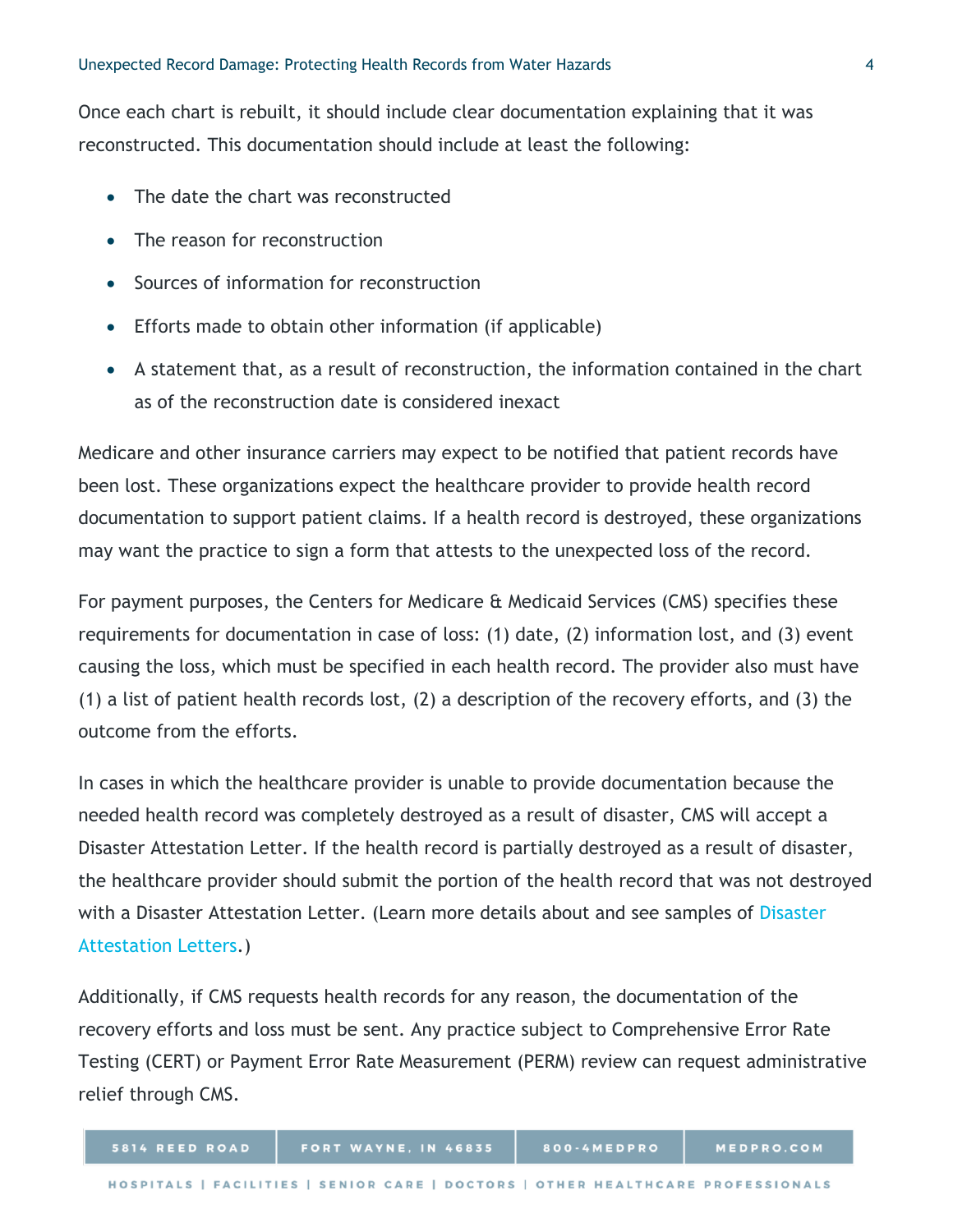#### **Prevention**

Addressing potential water damage might not seem like an urgent priority. However, without appropriate precautions, important records, X-ray films, and other materials might be compromised or destroyed.

To prevent water damage, consider whether the office is at risk of flooding. For example, the practice should ask a local emergency management agency if its office is located in a known floodplain. Then the elevation of the office in relation to local rivers, creeks, bays, and the ocean should be determined.

Further, it is appropriate to evaluate storage space at least twice a year, although a quarterly examination would be more ideal. More frequent inspections are appropriate when weather is unusually harsh, no matter the season. Weather extremes expose the vulnerabilities of buildings much more quickly.

Routine prevention steps include storing records at the highest level possible inside the office and stacking records and X-rays off the floor. Shelving units should be used, if possible, and they should be positioned as high off the floor as possible. Keep in mind that storing records too high can pose a potential injury concern for staff members. A sturdy step stool might be needed for staff members to safely access these records.

Plastic tarps can be placed in rolls over the stored records and then unrolled when a storm approaches to protect against rain and roof damage. Additionally, any paper should be removed from the lower drawers of any desks and file cabinets and put in plastic bags or plastic containers and placed on top of the units. Also, if a severe storm is coming, lower boxes from the basement should be retrieved.

Healthcare providers who maintain paper records also should consider storing copies of administrative records (financial, insurance, patient scheduling, patient lists) offsite in a secure area.

Finally, a system of routine record destruction should be developed so that only the records necessary to keep are kept. This will limit the clutter in storage areas and reduce the number